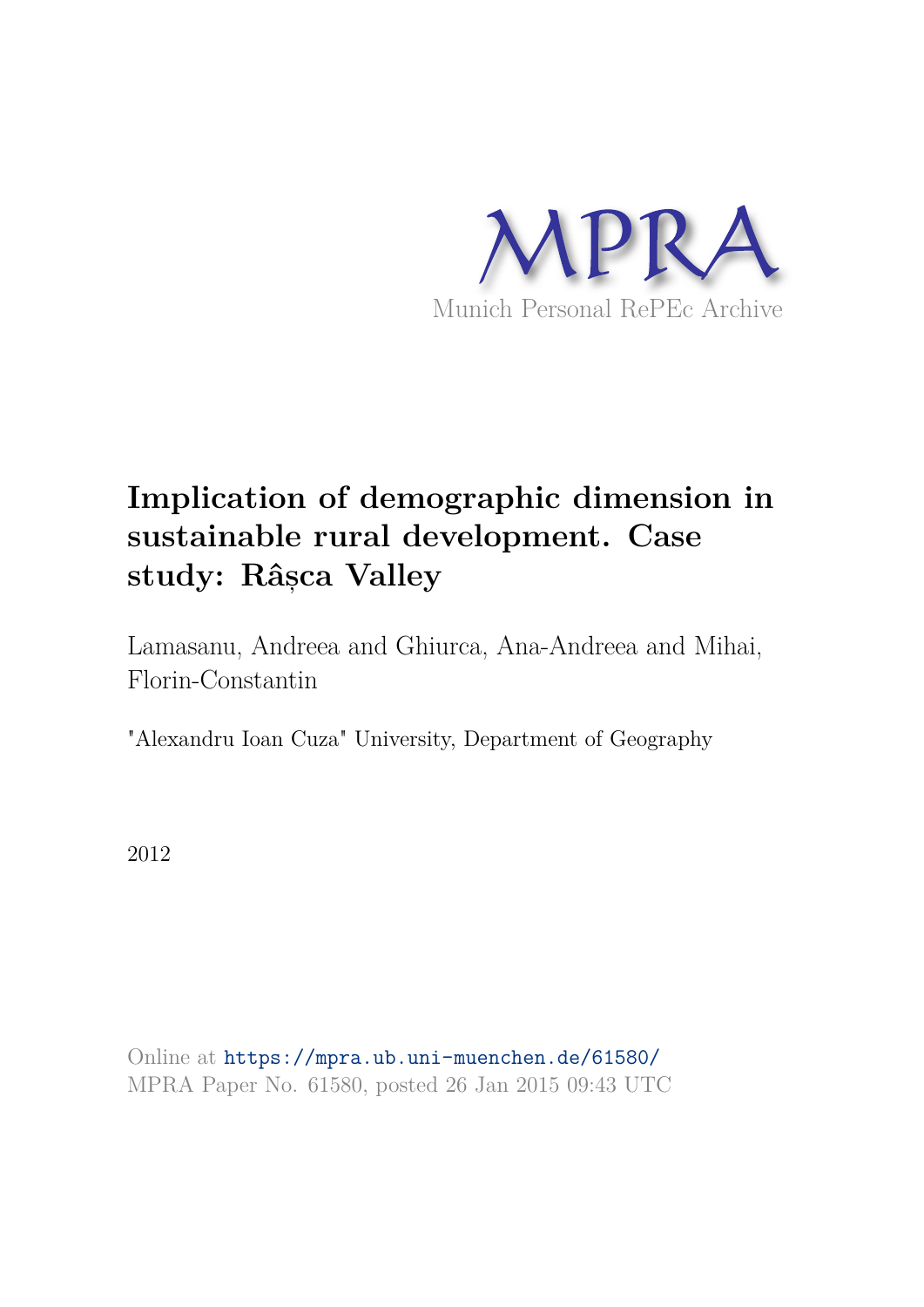*LUCRĂRI ŞTIINŢIFICE, SERIA I, VOL. XIV (1)* 

# **IMPLICATION OF DEMOGRAPHIC DIMENSION IN SUSTAINABLE RURAL DEVELOPMENT. CASE STUDY: RÂŞCA VALLEY BASIN**

# **IMPLICAŢIILE DIMENSIUNII DEMOGRAFICE ASUPRA DEZVOLTĂRII RURALE DURABILE. STUDIU DE CAZ: BAZINUL VĂII RÂŞCA**

# **A. LĂMĂŞANU<sup>1</sup> , A.A. GHIURCĂ 1 , F.C. MIHAI<sup>1</sup>**

#### *<sup>1</sup>University "Alexandru Ioan Cuza" of Iasi, Faculty of Geography and Geology, Iasi, Romania; andreea\_lamasanu@yahoo.com*

*Abstract: This paper aims to capture the importance of demographic dimension in the sustainable development process of the rural space. From a series of statistics data we realized an analysis of demographic indicators, which it helped us to trace the development trends characteristic for our area of study. To understand the evolution in time and the implications of human resource in the process of development it was necessary referencing them with national or local historical events. Demographic dimension analysis highlights the development stage of rural space and help the formulation of the future local policies that regard the sustainable development.* 

*Key words: sustainable development, rural area, development indicators, demographic dimension* 

### **INTRODUCTION**

Sustainable development of the rural areas represents a systemic analysis at the interaction between environmental, economic, social, political and cultural dimensions.

The populations of an area represent its human capital, an inexhaustible resource of creativity, which promotes innovative strategies that guarantee the welfare society (Sepúlveda, 2008). So, the demographic dimension has a particular importance for the development of rural areas. The attractiveness of a rural area may contribute to population growth and the increasing number of young people is favorable for the local development, because of their efficient activities. At the opposite pole is the demographic imbalance that may exist: the population decline, the increasing of older population that leads to high mortality rates; these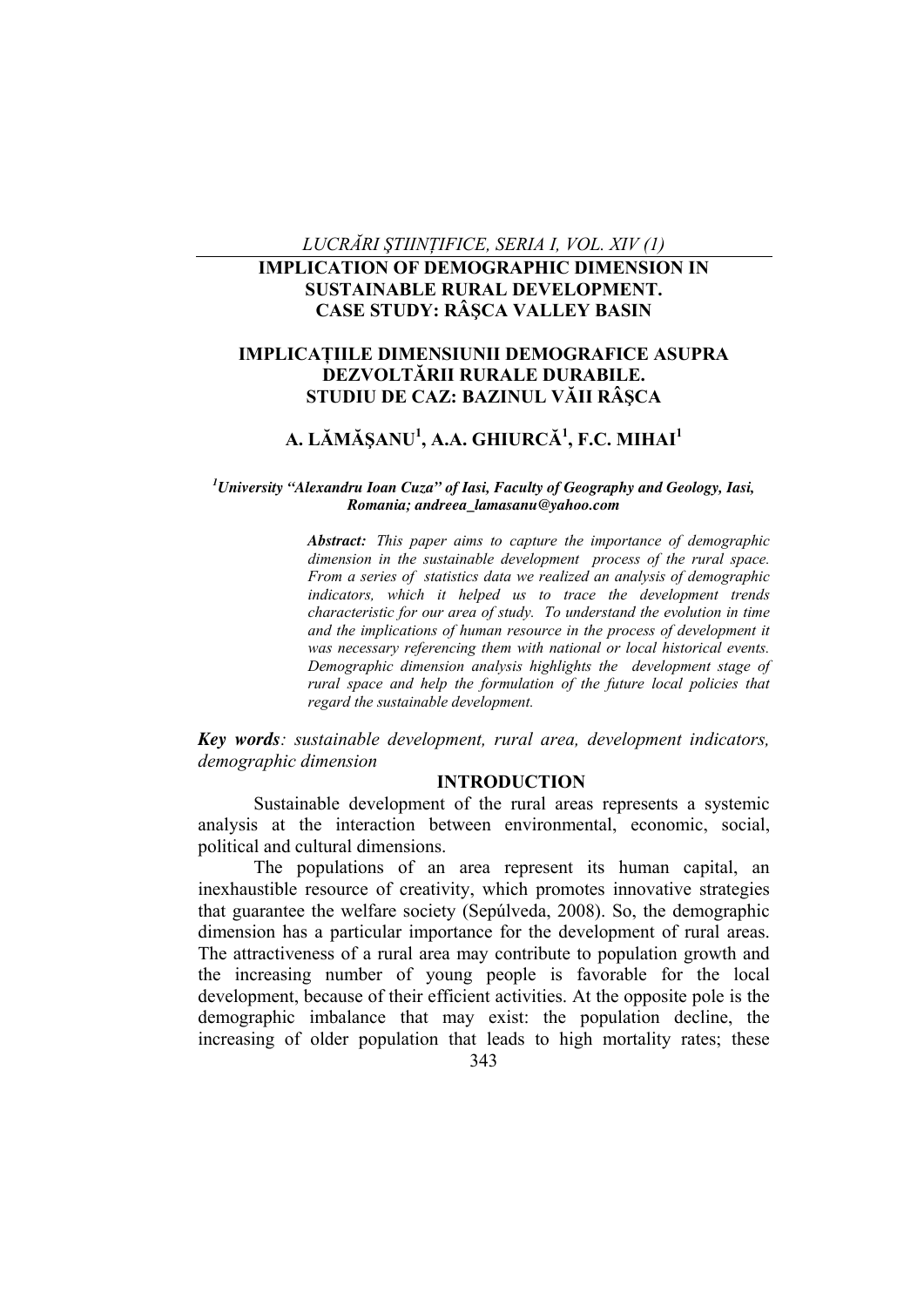warning over the development direction of rural space (Gavrilescu, 2000).

The involvement of human factor in the development process is essential. Demographic policies implemented, over time, have shown that people can influence voluntary the development of the area that they inhabit.

## **MATERIAL AND METHOD**

The rural space analyzed in this research overlaps on the administrative boundaries of the Bogdăneşti and Râşca communes and is populated by a community with over 9000 inhabitants. The geographically area of study corresponds to the basin of the River Râşca, located in the South-Eastern County of Suceava.

This study was realized by the support of statistical data provided by Suceava County Statistics Department and Romanian National Institute of Statistics. Thus, was created a database with different demographic indicators, for the period 1990-2010. For older data than 1990 we used data from censuses and other statistical evidences. To determine the population structure by age and calculate aging of population index and dependency index were used only data from census 1977, 1992 and 2002, because they contain more detailed information.

In order to integrate the demographic dimension in sustainable development process, we considered necessary the analysis of indicators such as: number and density of population, age and sex structure of the population, birth, death and infant mortality rate, population fertility, marriage and divorce rate and net migration rate.

The graphs interpretation was made by references to historical events that could mark some demographic trends. The results obtained from the analysis of the statistical data were compared with national and Suceava county trends.

To evidence the evolution in time of the demographic dimension we used a methodology for quantify the sustainable development level. This methodology has been developed in the framework of Inter-American Institute for Cooperation on Agriculture in Costa Rica, by Sergio Sepúlveda and aims to estimate the level of sustainable development by calculating an index. The proposed methodology offers the possibility to calculate an index for each dimension of sustainable development in different period of time.

To calculate the demographic development dimension we chose 8 variables considered representative (D1 - the number of inhabitants, D2 -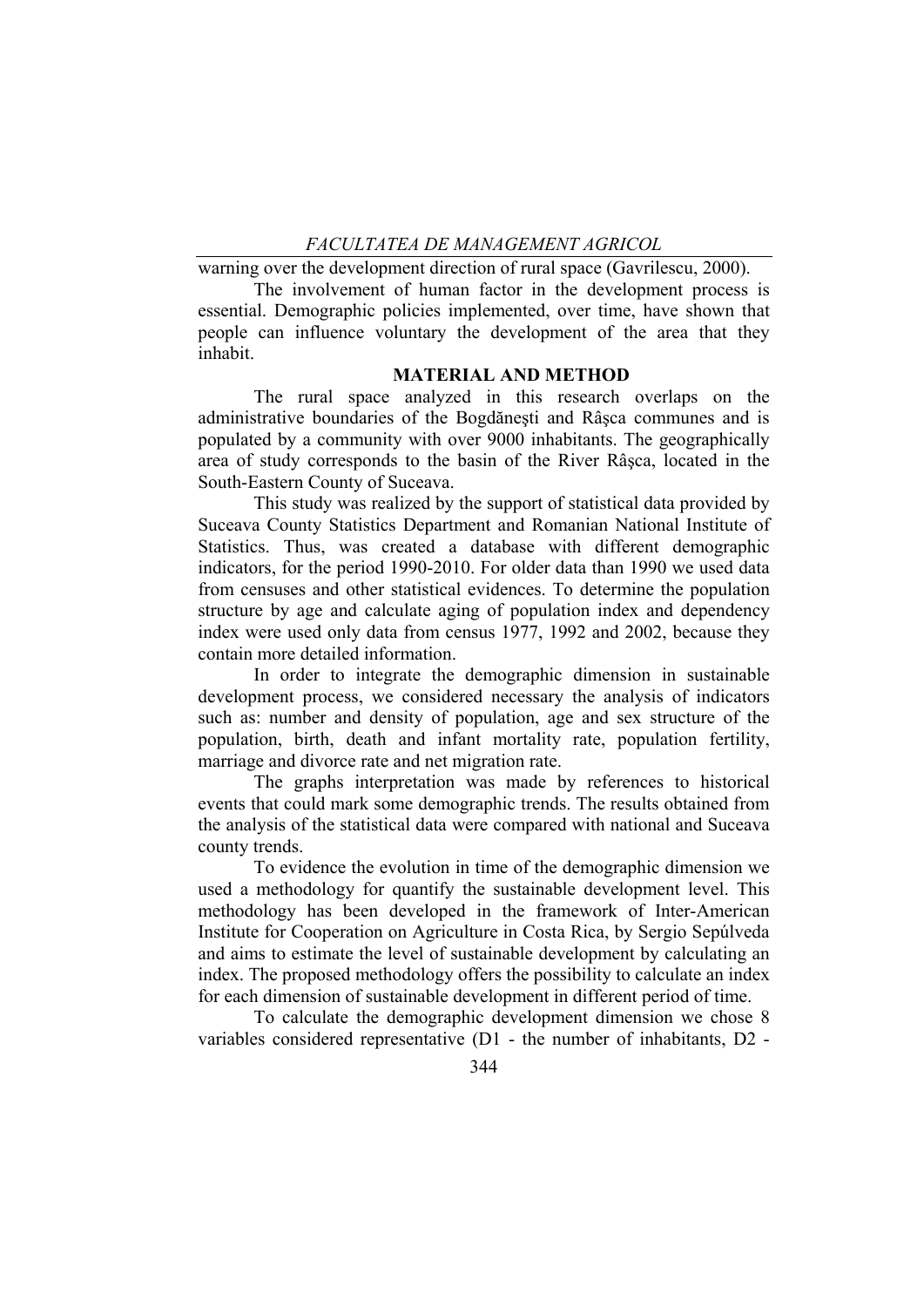the aging of the population index, D3- the renew index of the labor force, D4 - the dependency index, D5 -fertility rate, D6 - birth rate, D7- mortality rate, D8 - net migration) for the years 1977, 1992, 2002 and 2010. For 2010, due to the lack of data on the population structure by age, D2, D3 , D4 and D5 variables were estimated, starting from 2002 data census and analyzing the birth and mortality rate from 2002 to 2010.

Statistical data for each proposed variable was introduced in the Excel program and were established relationships between the variables and the sustainable development. Thus, if an increasing value of a variable has positive effects on the process of sustainable development, the relationship is noted with (1), and on the contrary, if this increasing influences negatively the system, the relationship is noted with (0). After the establishment of relations between variables and the development process (negative or positive), is need to be adjusted to a common scale by using a relativization function, the same functions on which it is based also the calculation of the Human Development Index (Sepúlveda, 2008). After these calculations we get indices for each variable, which may vary between 0 and 1. The average of these indices is characteristic for the analyzed period, its values determinate the level of development dimension: 0 - 0.2: collapse, 0.2 – 0.4: critic, 0.4 - 0.6: unstable, 0.6 - 0.8: stable, 0.8 – 1: optimum.

#### **RESULTS AND DISCUSSION**

Our study area is geographically situated to the contact of the plateau with Carpathian hills, and is a favorable living space because it benefit of important natural resources. The favorable conditions of living have made the population to grow in time (Figure 1). As it can be seen from the analysis of the statistical data in the past 140 years, the number of inhabitants in the area increase, with the exception of periods marked by historical conflicts (e.g. the National Independence War from 1877-1878) when the population decrees (Petroaia, 2003). Positive deviations from the tendency line correspond to the Communist period, which advocated a pronataliste policy between 1966 and 1989. More detailed analysis of the data from the past 20 years captures clearly the factors that have influenced the evolution of the population in time (Figure 2). Thus, the Communism regime fall, after 1989, is feeling by the decrease number of population in the '90, due to the abort legalization and increased migration, in special the external one. Since 2003 the Râşca valley basin population increased slow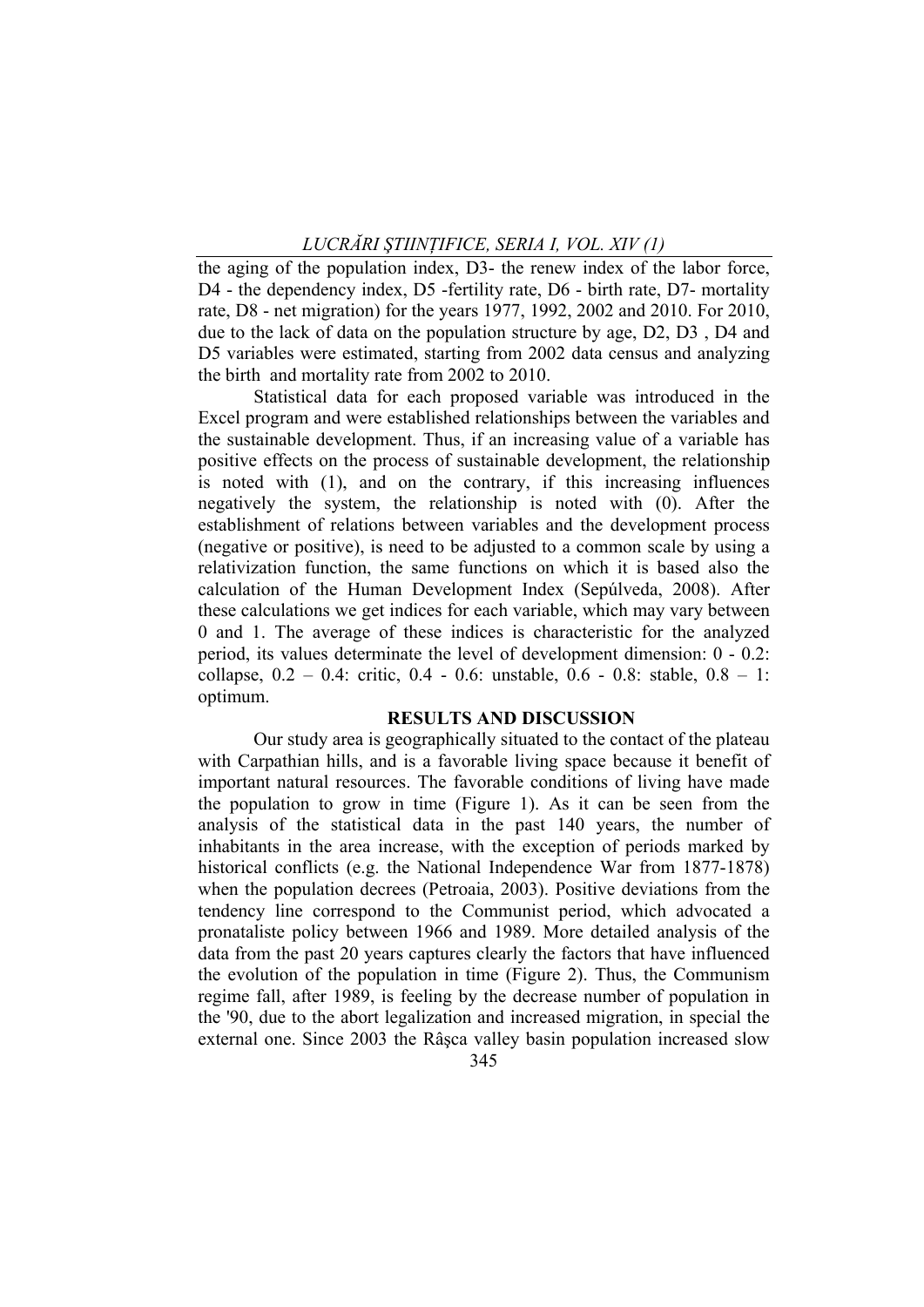#### *FACULTATEA DE MANAGEMENT AGRICOL*

and follows the rural county trends. Population sex structure shows a higher proportion of male (51%) then female (49%), reverse situation for the national level, but mainly proportion of males can be explained by the seasonal migration of forest exploitation (Petroaia, 2003).



Population growth has positive effects on the process of local development as long as it is connected with the density and age structure. The density of population has increased from 23.28 people per  $\text{km}^2$  in 1930 to 39.27 people per  $km^2$  in 2010, but is low compared to the county value  $(82$  people per  $km^2$ ) especially due to the large surface occupied by forests in Râşca commune. To determine more specifically human pressure on the territory, we calculated the net density obtained by dividing the population to the actual occupied and valued surface (Muntele, 2006). Dividing population to the total cropland, we got much higher values of density from 197 people per  $km^2$  in 1990 to 204 people per  $km^2$ .

Population evolution by age and sex structure specified in population pyramid shows a gradual increase of the number of old people and a decrease of the number of young people. Thus, in 1977 the basis of the pyramid was well represented due to the increase of birth rate in that period (Figure 3). For the years 1992 and 2002 we notice a continued decrease in base of population pyramid and an increase in the top of population pyramid, showing the trend of population aging (Figure 4). Values of demographic aging index (calculated as the ratio of the old population over 60 years and young people under 20 year age) (Muntele, 2006) increase from 0.29 in 1977 to 0.50 in 1992 and 0.69 in 2002, which demonstrates an advanced level of population aging in the study area. Considering the constantly decreasing of the birth rate we can conclude that the population aging continued to grow after the year 2002 in the Râşca valley basin.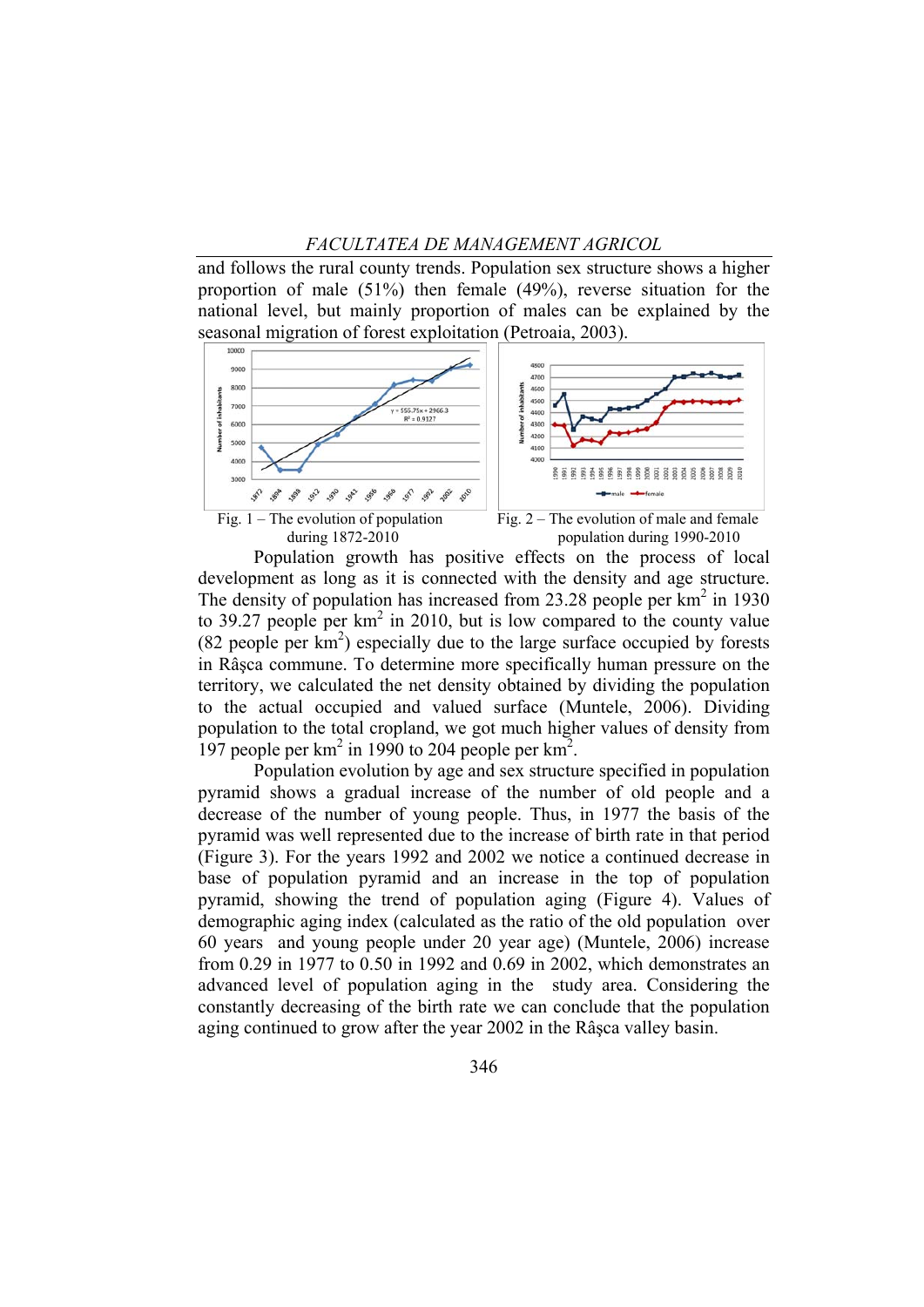# *LUCRĂRI ŞTIINŢIFICE, SERIA I, VOL. XIV (1)*



Fig.  $3 - \overline{Age}$  and sex distribution for the Fig.  $4 - \overline{Age}$  and sex distribution for the years 1977 and 1992 years 1992 and 2002

Analyzing the gender proportion, we notice that the male population is bigger at birth and maintains to the age group 50-54, when the proportion of the female population starts to grow. This phenomenon is explained by the life expectancy which is higher at women, because they have a life more balanced, less exposed to risks. In 2009, in rural areas from Suceava County, the average life expectancy value was 77. 94 years for women and 70.60 years for men (Anuarul Statistic al Judeţului Suceava, 2010).

To highlight the demographic effects of economic dimension, we calculated the renewal labor force index and the age dependency index. So, the values of renewal labor force index show that the mature population (30- 44 years) was replaced by young people (15-29 years) in a proportion of 87% in 1977, growing to 183% in 1992, and decreasing to 135% in 2002. Considering that the birth rate has a declining trend in recent years, the renew labor force index will gradually decrease from year to year. The actual situation on the labor market, influenced also by unemployment rate, is putted in evidence by the dependency index (the ratio between the active and inactive population) whose values increase from 1.02 in 1977 to 1.13 in 1992 and to 1.36 in 2002, which means that in 2002 an active person had to support 1.36 inactive persons.

The birth rate has a descending evolution in the last 10 years and the mortality rate has a continued growth from 2006 (Figure 5). This tendency causes a negative natural increase, also available at the national level, but not in Suceava County, where the natural increase remains positive. The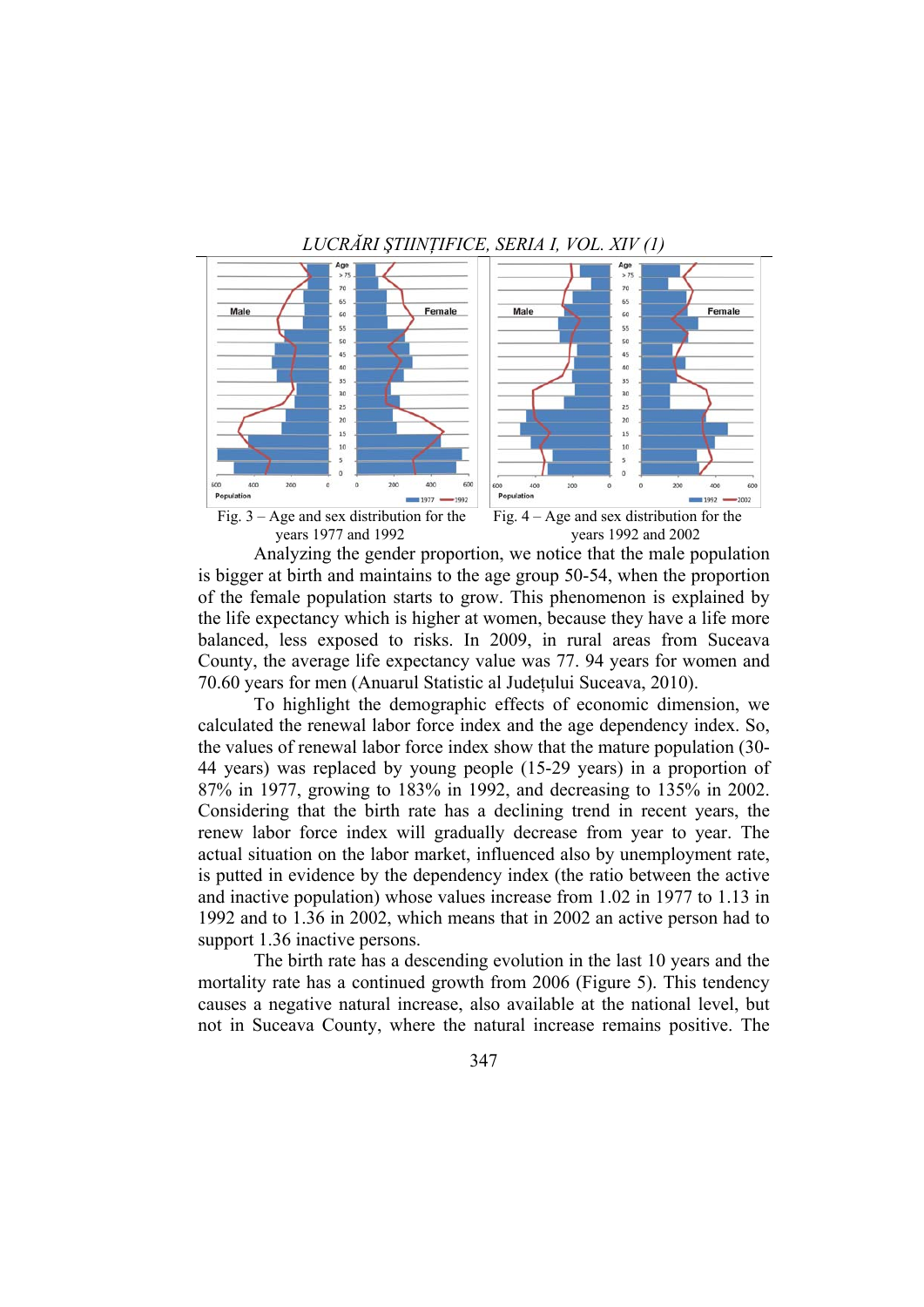#### *FACULTATEA DE MANAGEMENT AGRICOL*

mortality rate has increased in recent years due to aging population aging and it is not connected with the rate of infant mortality, which has low values in the past 20 years, not exceeding 1‰.



Fig. 5 – Natural increase, birth and death rates

Marriage rate in the Râşca valley basin, presents oscillating values, the tendency is still declining, highest values were recorded in 1992: 26.10‰, and the lowest values in 1999: 4.59‰ (Figure 6). Marriage rate in 2010 was 6.28‰, nearest the county value from rural areas (5.9‰) and higher than national value from rural areas rural areas (4.2‰). A tendency of family instability is determinate by a slight increase of divorce rate in the last years. In 2010 divorce rate has a value of 2.27‰, compared to the rural area values from national level (1.09‰) and county level (1.21‰).

From the economic and demographic point of view, net migration has an important role because it leads to reducing the labor force in territory but at the same time it contribute to the local economy through the income which it bring. Net migration balance recorded negative values in the analyzed period, except 1999-2002 and 2008-2010. Until 1990, the internal migration had a higher proportion and was the result of labor force movement to other areas. After the borders opening, migration flow was headed to Western Europe, in countries such as Italy, France, Spain, Germany, etc. The large number of arrivals in recent years is due in particular to the economic situation which characterizes the European States. A few numbers of arrivals in territory is represented by retired people who are attracted by the quiet country life.

Calculation of demographic index represents a synthesis analysis of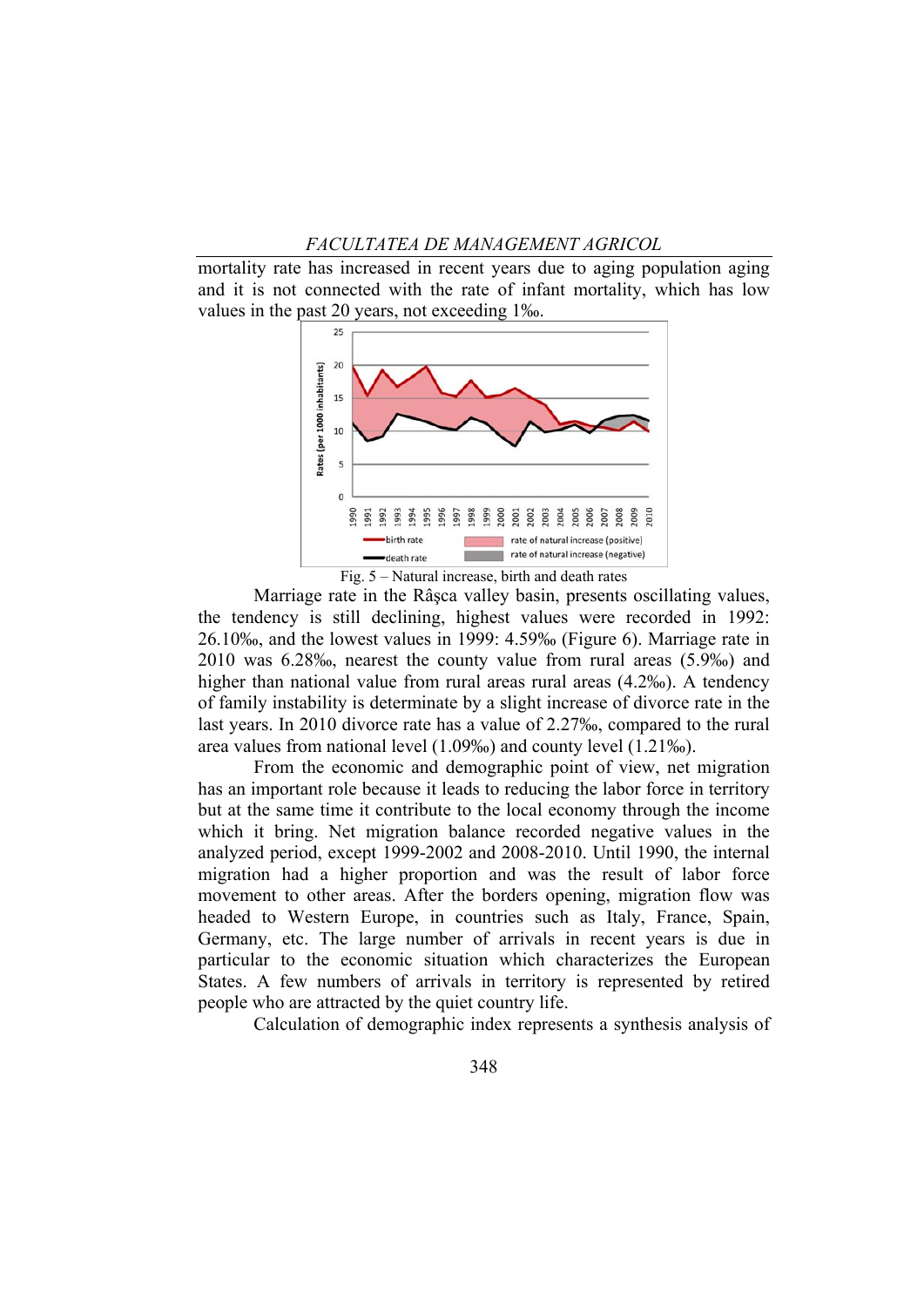for Râşca valley basin and shows its evolution in time. As can be seen (Figure 6), demographic index has high values for 1977 and 1992 (0.62 and 0.63), which means that the demographic situation was stable.



Fig. 6 – Development trend of demographic dimension

For 2002, the 0.43 index value indicates that the system becomes unstable, the most affected being D3 variable (renewal labor force index) and D7 variable (mortality rate). For the next 10 years the index continued to fall, reaching at 0.30 in 2010, which means a critical situation for the demographic system.

#### **CONCLUSIONS**

The evolution in time of the demographic dimension is important to a territory because it has consequences in economically and socially plans.

As it could be seen from the analysis of statistical data, the demographic indicators trends correspond with those of national and county level. The main problems that affect the demographic dimension are related to the decrease of the birth rate and the mortality increase due to the emphasis of population aging.

The quantification of demographic dimension development shows that human capital suffers an imbalance, in the study area. This situation has deep implications in economic and social levels because of the reducing labor force and population aging. Demographic problems are characteristics for other Romania rural areas and this fact impose the authorities to initiate economic and social policies that would change the current demographic trends.